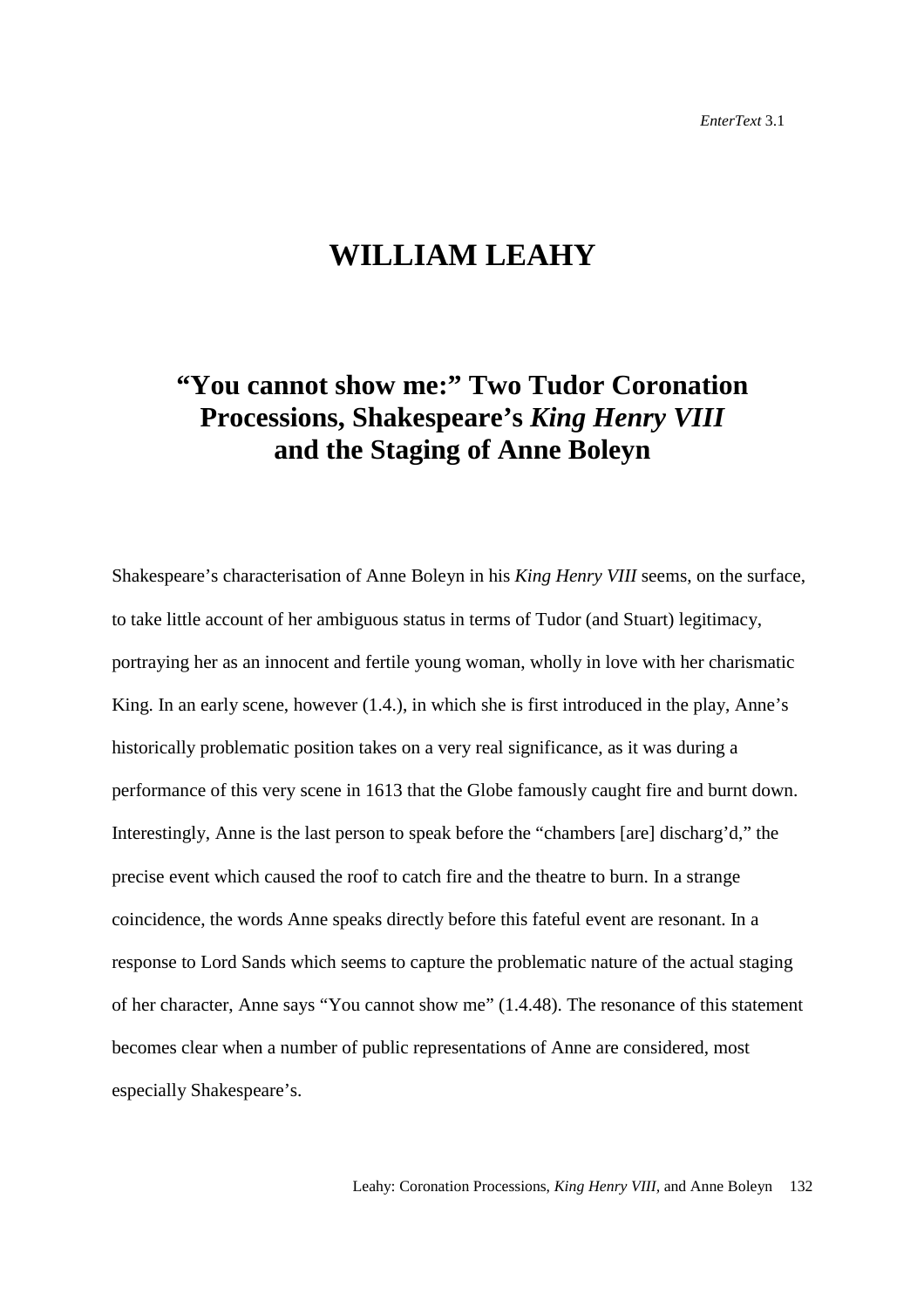Of all Shakespeare's plays, *King Henry VIII* has the greatest number of examples of

dramatised pageantry, and the play as a whole could be said to be formally structured around

these visual spectacles. As well as a dramatisation of the coronation entry of Anne Boleyn,

the play frequently has its noble characters entering in a processional form, most notably for

the scenes containing Buckingham's execution speech (2.1.53-136), that of Queen

Katherine's trial (2.4), and finally for the christening of the baby Elizabeth (5.4).<sup>1</sup> The central

procession among these is the coronation of "Anne Bullen" (4.1), the stage directions for

which are extraordinarily detailed in the context of the Shakespearean canon. This is

evidenced by their reproduction in full:

*The Order of the Coronation*.

- 1. *A lively flourish of trumpets*.
- 2. *Then, two judges*.
- 3. *LORD CHANCELLOR, with purse and mace before him*.
- 4. *Choristers singing. Music*.

5. *MAYOR OF LONDON, bearing the mace. Then GARTER, in his coat of arms, and on his head he wore a gilt copper crown*.

6. *MARQUESS DORSET, bearing a scepter of gold, on his head a demicoronal of gold. With him, the EARL OF SURREY, bearing the rod of silver with the dove, crowned with an earl's coronet. Collars of Esses*.

7. *DUKE OF SUFFOLK, in his robe of Estate, his coronet on his head, bearing a long white wand, as High Steward. With him, the DUKE OF NORFOLK, with the rod of marshalship, a coronet on his head. Collars of Esses*.

8. *A canopy, born by four of the Cinque-ports, under it the QUEEN, in her robe; in her hair, richly adorned with pearl, crowned. On each side her, the BISHOPS OF LONDON and WINCHESTER*.

9. *The old DUCHESS OF NORFOLK, in a coronal of gold, wrought with flowers, bearing the queen's train*.

10. *Certain ladies or countesses, with plain circlets of gold without flowers*.

*Exeunt, first passing over the stage in order and state, and then, a great flourish of trumpets*.

While this does not follow the actual order of the procession as it appears in Holinshed,

Shakespeare's reputed source, it is possible to imagine the impression that such a grand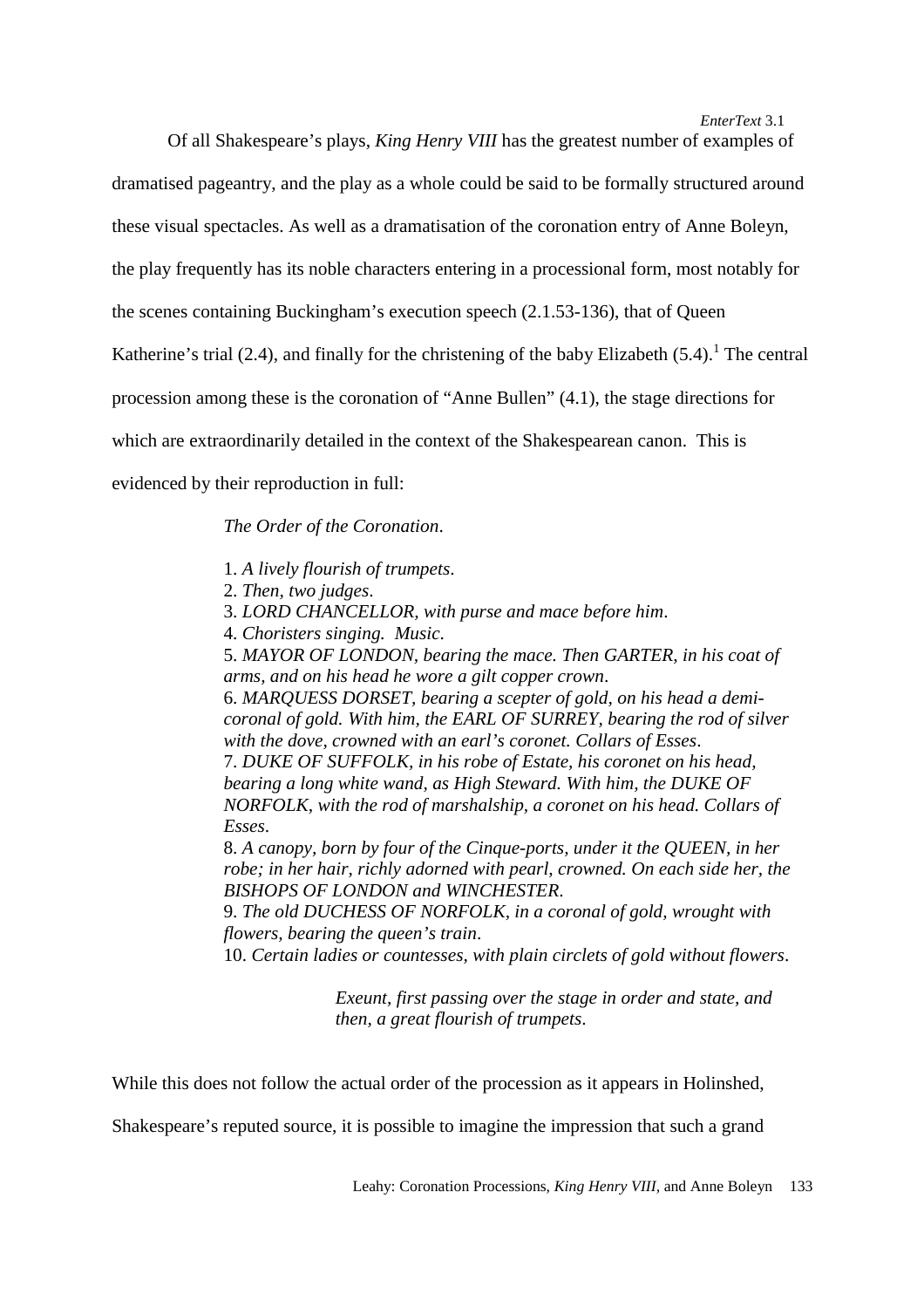display must have made on a contemporary audience at the Globe.<sup>2</sup> Indeed, discussions of the nature of this impression have formed the basis of much criticism of the play,  $3$  as is demonstrated by R. A. Foakes's description of "the gay coronation procession of Anne accompanied by the splendour of coronets, crowns, sceptres, and rich costumes," an event that "is reported in terms not of her satisfaction, but of the joy of the people."<sup>4</sup> This is a reference to Act 4 scene 1, where, according to "three Gentlemen," much of the crowd which attended the coronation procession was made up of common people, the third Gentleman stating that he was "stifled / With the mere rankness of their joy" (4.1.58). He continues in this vein, saying that in her chair of state, Anne was "opposing freely / The beauty of her person to the people" (4.1.67-8). He underlines also the fact that the crowd was large, for

> when the people Had the full view... such a noise arose As the shrouds make at sea in a stiff tempest, As loud, and to as many tunes (4.1.69-76).

Though they are "rank," these commoners are regarded as having been impressed by the spectacular nature of this display, and are seen to be entirely delighted by this public spectacle. Anne Boleyn's actual coronation procession evoked a somewhat different response from her audience, however.

Rather than spectacular, a witness to Anne's coronation procession in 1533 found that "the event had been cold, meagre, uncomfortable, and dissatisfying to everybody."<sup>5</sup> This witness was a foreigner, Chapuys, the Spanish ambassador, writing (in French) to Emperor Charles V, and thus his evidence needs to be read with a good deal of scepticism. However, it is pertinent evidence, for it states that the response to the passing of Anne Boleyn was not as reported in the play, but was rather defined by the fact that "the crowd stood mute."<sup>6</sup> Sydney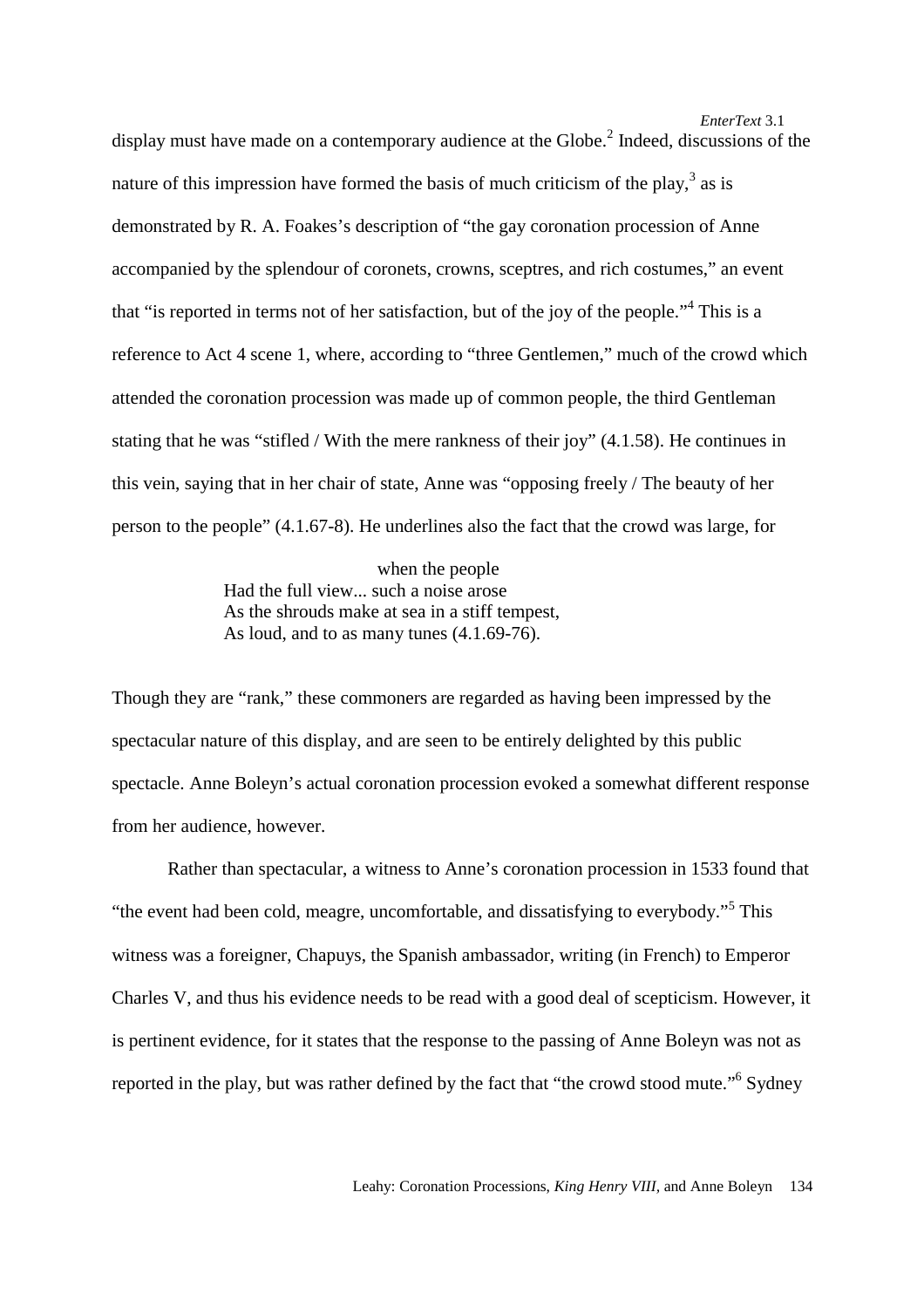Anglo reproduces a section of Chapuys' report, which he believes "gives a wonderfully

jaundiced description of the whole affair."<sup>7</sup> He writes:

Despite the English custom of making obeisance before the King and Queen on their entry, and of crying "Dieu gard le roy, Dieu gard la royne," there was nobody, says the observer, who greeted them in this way. And when one of the Queen's servants asked the Mayor to order the people to give the customary welcome, "lequel luy respondit que ne seroit contraindre les cuoeurs de gens et que le roy mesme ne seroit que fere." Moreover, the coincidence of the letters H. and A. interlaced, signifying Henry and Anne, painted everywhere as decoration, was seized upon derisively "par interjection comique ha, ha, ha" —such was the slight esteem in which the new Queen was held by the populace. Anne's personal appearance, likewise, did not escape the writer's scourge. The litter in which she rode, he says, was so low that the ears of the last mule in the team showed above the back of the Queen's seat, so that she seemed to have two sharp horns, "que plusieurs en rioient." The crown, he continues, ill became her and made her look very ugly, the more so since, as he later points out, she was scrofulous—"une ecrouelle la rendoit monstreuse."<sup>8</sup>

Part of Chapuys' report appears in the *Calendar of State Papers*, where he states that "the number of the spectators... was very considerable, but all looked so sad and dismal that the ceremony seemed to be a funeral rather than a pageant...."<sup>9</sup> In the context of the actual historical event, Shakespeare's dramatic representation begins therefore to read somewhat differently. Rather than being overwhelmed by the spectacular nature of the actual event, the crowd is seen to be "mute," and "sad and dismal," finding the procession of the impending Queen displeasing rather than joyous. The problematic aspect of the entire coronation procession would seem to be the fact of Anne Boleyn herself, and the ambiguous position she occupied. This ambiguity is made clear in the way in which Anne was represented in the procession that marked the accession to the throne of her daughter, Elizabeth I.

The pre-coronation procession of 1559, which took place the day before the ceremony marking Elizabeth's accession, was documented at the time in a specially commissioned description credited to Richard Mulcaster.<sup>10</sup> In it, Mulcaster describes the route taken by the

Leahy: Coronation Processions, *King Henry VIII,* and Anne Boleyn 135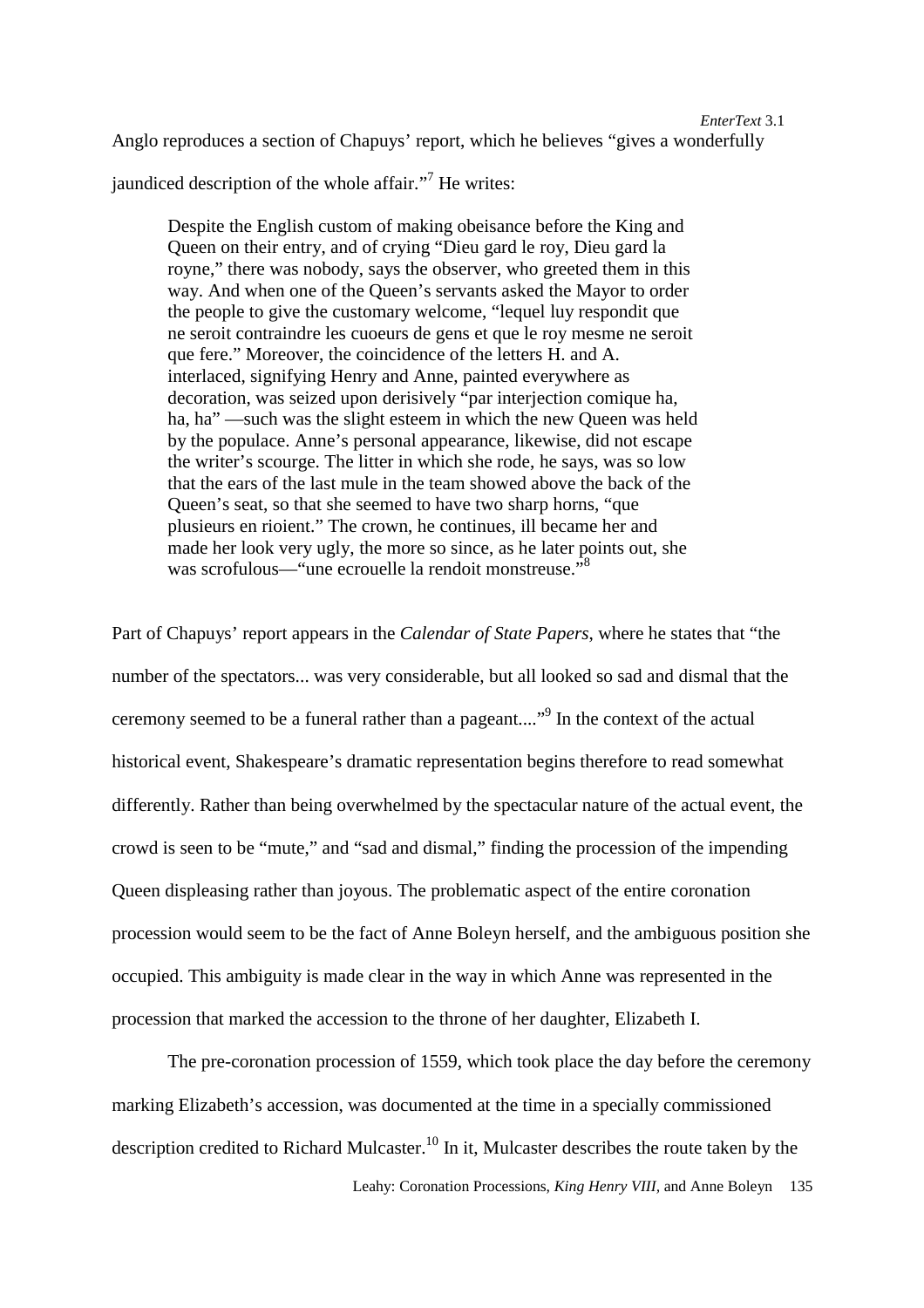participants of the procession, as well as the pageant devices which were performed, dramatic interludes on specially erected scaffolds, each taking place as the Queen reached it. These theatrical performances took the form of various allegorical representations of the impending Queen, dramatising her perceived functions in various ways. The shows were colourful and impressive, as well as propagandist. There was music, bells pealing, cannons intermittently firing, and the streets were lined, Mulcaster informs us, with the Queen's "most loving People,"<sup>11</sup> cheering without pause. The first thematic pageant of the procession followed an initial welcoming and, placed at the upper end of Gracious Street had the underwriting of the legitimacy of Elizabeth's claim to the throne as its aim. Mulcaster describes it in detail, saying that the stage "extended from thone syde of the streate to thother," decorated with battlements "conteining three portes, and over the middlemost was avaunced severall stages in degrees."12 This pageant, entitled "The uniting of the two Howses of Lancastre and Yorke" presented, upon a lower stage, personages representing Henry VII and his wife Elizabeth. The former, from the House of Lancaster, was enclosed in a red rose, and the Queen, from the House of York, was enclosed in a white rose. Each of them was "Royally crowned, and decently apparailled as apperteineth to Princes, with Sceptours in their hands, and one vawt surmounting their heades, wherein aptly were placed two tables, eche conteining the title of those two Princes."<sup>13</sup> This marking ensured that the audience was aware of who were being represented in this display, and the description of their appearance demonstrates the desire to present a realistic simulation of these two historical figures. Furthermore, these two figures joined hands over the "ring of matrimonie," and "Out of which two Roses sprang two branches gathered into one, which were directed upward to the second stage...."14 Upon this higher platform two actors representing King Henry VIII and his Queen, Anne Boleyn, were placed, who were likewise dressed and decorated, and who also wore a sign upon which their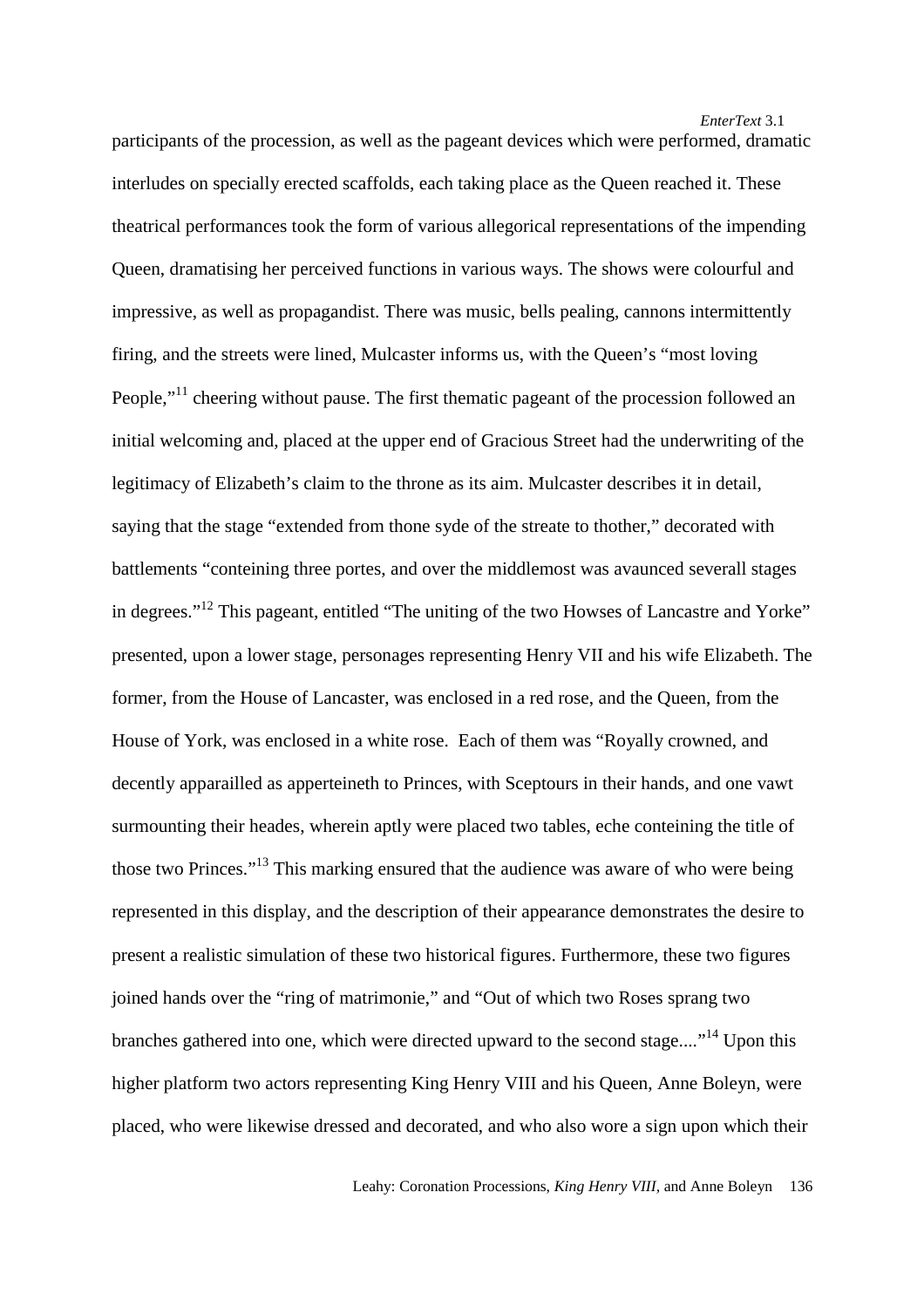names were written. From their seat yet another branch extended upward to the third and highest stage, upon which a figure representing Queen Elizabeth herself sat, "nowe our most dradde Soveraigne Ladie, crowned and apparalled as thother Prynces were."15 A verbal explanation of the entire pageant, in verse form, was recited by a child as Elizabeth reached it. As well as this vocal explanation, from which only Elizabeth and those very close to the stages would have benefited, "all emptie places... were furnished with sentences concerning unitie," and to make the final point, "the hole Pageant [was] garnished with Redde Roses and White... $\cdot$ <sup>16</sup>

Mulcaster describes the pageant in much detail, informing us of the genealogical links made both between the two houses and between Henry VII and Elizabeth, Henry VIII and Anne Boleyn, and Elizabeth herself, the impending Queen. The desire of the pageant's creators is fairly clear, casting Elizabeth in terms of a legitimate heir to the throne, a throne that, from Henry VII through Henry VIII, represents national unity, peace and stability. At length, Mulcaster valorises Henry VII's wife Elizabeth as having helped set this process in motion by joining the two warring houses of Lancaster and York together by marrying Henry, stating furthermore that the impending Queen Elizabeth would also maintain this as "unitie was the ende whereat the whole devise shotte...."<sup>17</sup> The fate of the nation is therefore regarded as being secure due to the fact that the impending monarch has the same name and qualities as the earlier queen.

However, it is a connection based in absence as well as presence, as is made clear by examining the verses recited for Elizabeth as she reached this pageant device:

> The two Princes that sit under one cloth of state, The Man in the Redde Rose, the Woman in the White, Henry the VII. and Quene Elizabeth his Mate, By ring of marriage as Man and Wife unite.

Both heires to both their bloodes, to Lancastre the Kyng,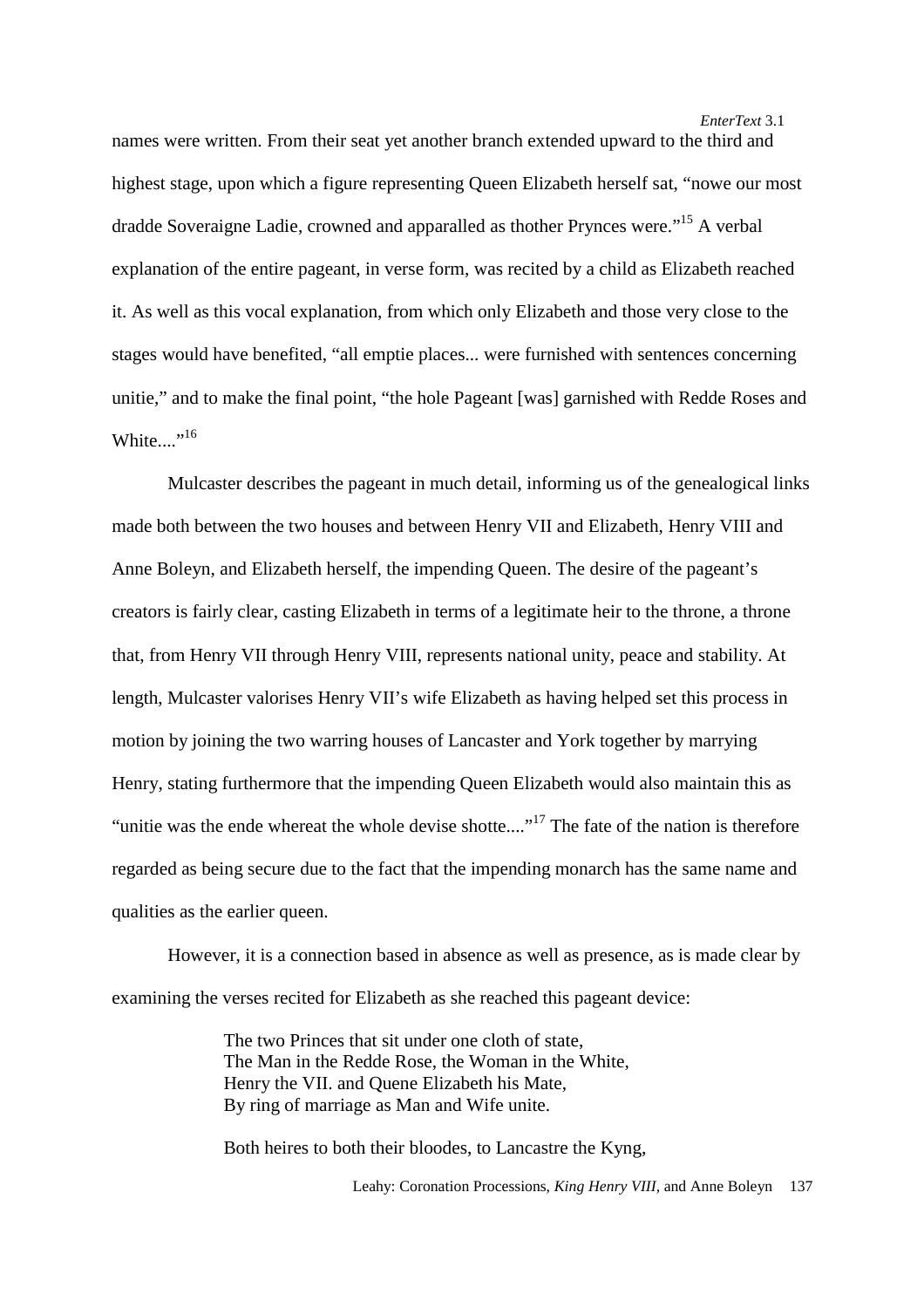The Queene to Yorke, in one the two Howses did knit; Of whom as heire to both, Henry the Eighth did spring, In whose seat, his true heire, thou Quene Elisabeth doth sit.

Therefore as civill warre, and fuede of blood did cease, When these two Houses were united into one. So now that jarrs shall stint, and quietnes encrease, We trust, O noble Quene, thou wilt be cause alone.<sup>18</sup>

The absence is of course clear; of all those represented on the pageant stages, in the verses it is only the figure of Anne Boleyn, Elizabeth's mother, who is not mentioned. As Susan Frye notes, the staging of Anne Boleyn, coupled with her verbal absence, demonstrates an enormous discomfort with having to include her representation at all.<sup>19</sup> Boleyn is, in a sense, excluded in the same moment she is included. Her presence reminds us that the event of 1559 was not in fact Elizabeth's first coronation procession, her mother having been six months pregnant with her on the occasion of her own coronation entry in 1533. Boleyn's allegorical presence at the 1559 procession calls to mind the silent response to her own procession in 1533, a response which sprang from her celebration as a chaste, Protestant heroine coinciding with her being heavily pregnant. This was further compounded by the fact that Henry's first wife was still living and the marriage between the two had not been sanctioned by the Pope. Here Anne Boleyn was lauded as the bringer of a golden age, as virtue personified, as virginal yet fruitful, precisely those (contradictory) properties for which Elizabeth was being celebrated in her own procession.

Perhaps what this genealogical tableau articulated more than anything else was the precise opposite of what was desired: the very tenuousness of Elizabeth's claim to the throne. Henry VIII's will of 1546 had denied Elizabeth's legitimacy, as had the Second Act of Succession of 1536. There is a sense that in fact this particular representation of Anne Boleyn could therefore have instigated many doubts and anxieties in the contemporary audience, not least ones regarding religion, peace, unity, and stability, for whatever the pageant creators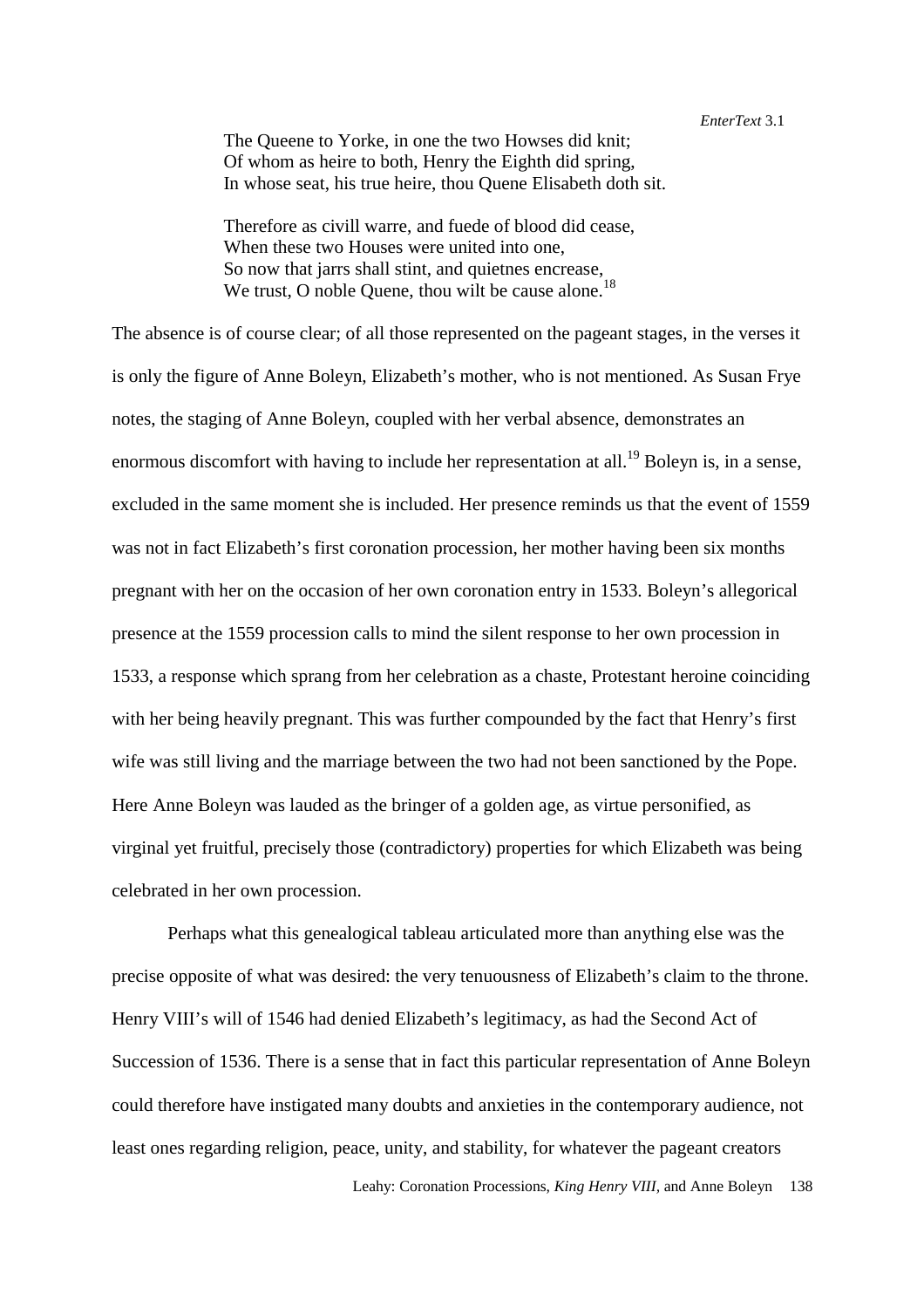wanted the message to be, one thing is certain: the contemporary audience would have been aware of the real events surrounding Anne Boleyn, and would have been aware of her ambiguous status, both as an historical and an allegorical figure. It is possible that many in the audience would have viewed the message of this present pageant with a good deal of scepticism. This scepticism would have been supported by the fact that ideas of a golden age embodied in a new monarch had been seen before, twenty-five years previously, in the same streets, and had been seen to be misplaced (Anne did not last long as Queen in any case). This pageant's attempts to ensure that "quietnes might be mainteyned, and all dissention displaced,"<sup>20</sup> may have prompted a reading based in real (past and) current events that would have produced, conversely, divisive meanings. Thus this staging of Anne Boleyn could indeed have given rise to interpretations very different from the official meanings desired. Such a response could also have been evoked by Shakespeare's subsequent staging of Anne Boleyn, as is emphasised by evidence contemporary with the performance of the play.

Both in the coronation procession which Shakespeare dramatises in *King Henry VIII*, and in the famous final scene in which Cranmer predicts a golden age to come with Elizabeth as Queen, Anne Boleyn's presence can be considered problematic. In the coronation scene, as in her representation in Elizabeth's pre-coronation pageant, she is present but silent. In the final baptism scene, in which Henry, Elizabeth and indeed James I are praised and linked with a prosperous and peaceful England, she, the mother of the child, is entirely absent. Although she is, therefore, central to both dramatised events, her presence is partially or wholly occluded. Furthermore, as already stated, in the scene in which she is first introduced in the play, Anne articulates this occlusion, when she says, "You cannot show me" (1.4.48), directly before the "chambers [are] discharg'd," which caused the roof to catch fire and the theatre to burn down in 1613. The contradictory nature of Shakespeare's representation of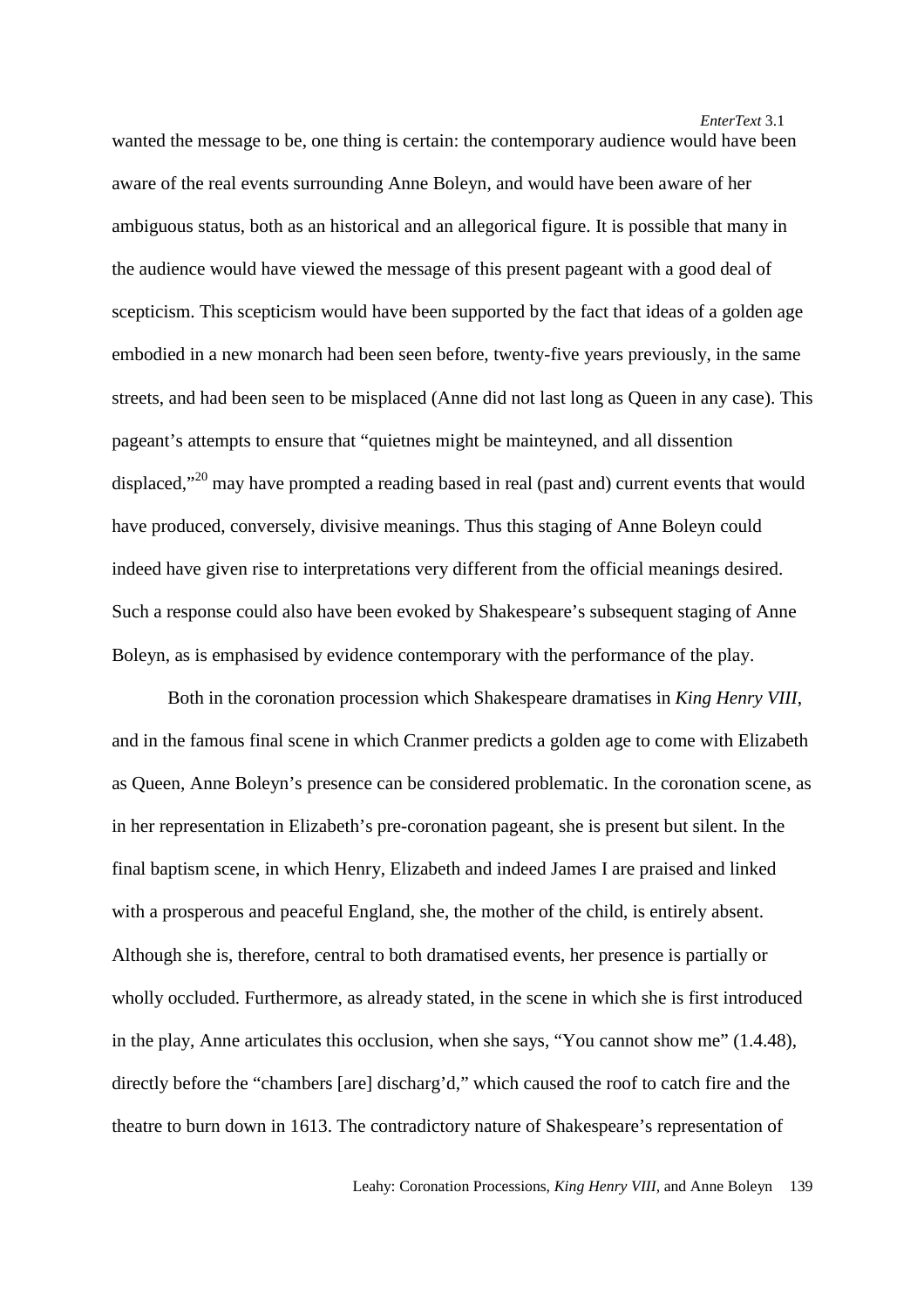Anne, coupled with this strange coincidence, clearly captures the problematic nature of the staging of her, and prompts the re-examination of a famous piece of evidence regarding this fateful event.

In an often quoted letter concerning the performance of the above mentioned scene of Shakespeare's *King Henry VIII*, Sir Henry Wotton, poet and courtier, made a controversial statement. The letter, dated 2 July 1613, reads as follows:

The Kings Players had a new play called *All is true*, representing some principal pieces of the reign of Henry VIII, which was set forth with many extraordinary circumstances of pomp and majesty, even to the matting of the stage; the Knights of the Order with their Georges and garters, the Guards with their embroidered coats, and the like: sufficient in truth within a while to make greatness very familiar, if not ridiculous. Now, King Henry making a masque at Cardinal Wolseys house, and certain chambers being shot off at his entry, some of the paper, or other stuff, wherewith one of them was stopped, did light on the thatch, where being thought at first but an idle smoke, and their eyes more attentive to the show, it kindled inwardly, and ran round like a train, consuming within less then an hour the whole house to the very grounds.<sup>21</sup>

The controversial statement to which I refer comes in the middle of the letter with Wotton's reference to "greatness" being made "ridiculous," a statement that seems to contradict those critics referred to earlier who find the pageantry of the play so ideologically successful. A sign of the controversial nature of this statement as far as this kind of critical approach is concerned is its appearance in the Arden edition of *King Henry VIII* (series two) where, in his introduction, R. A. Foakes reproduces the letter minus this very sentence.<sup>22</sup> It is included (without comment) when the letter is reproduced in full in the appendices, but its absence in the more prominent introduction is interesting.<sup>23</sup> As previously stated, for many critics the pageantry referred to by Wotton has been represented as both glorious in a visual sense and spectacular in a normative sense. However, at least as far as Wotton was concerned, such spectacular display upon the stage had precisely the opposite effect, the representation of monarchy effectively demystifying the existing hierarchical structure, demonstrating it to be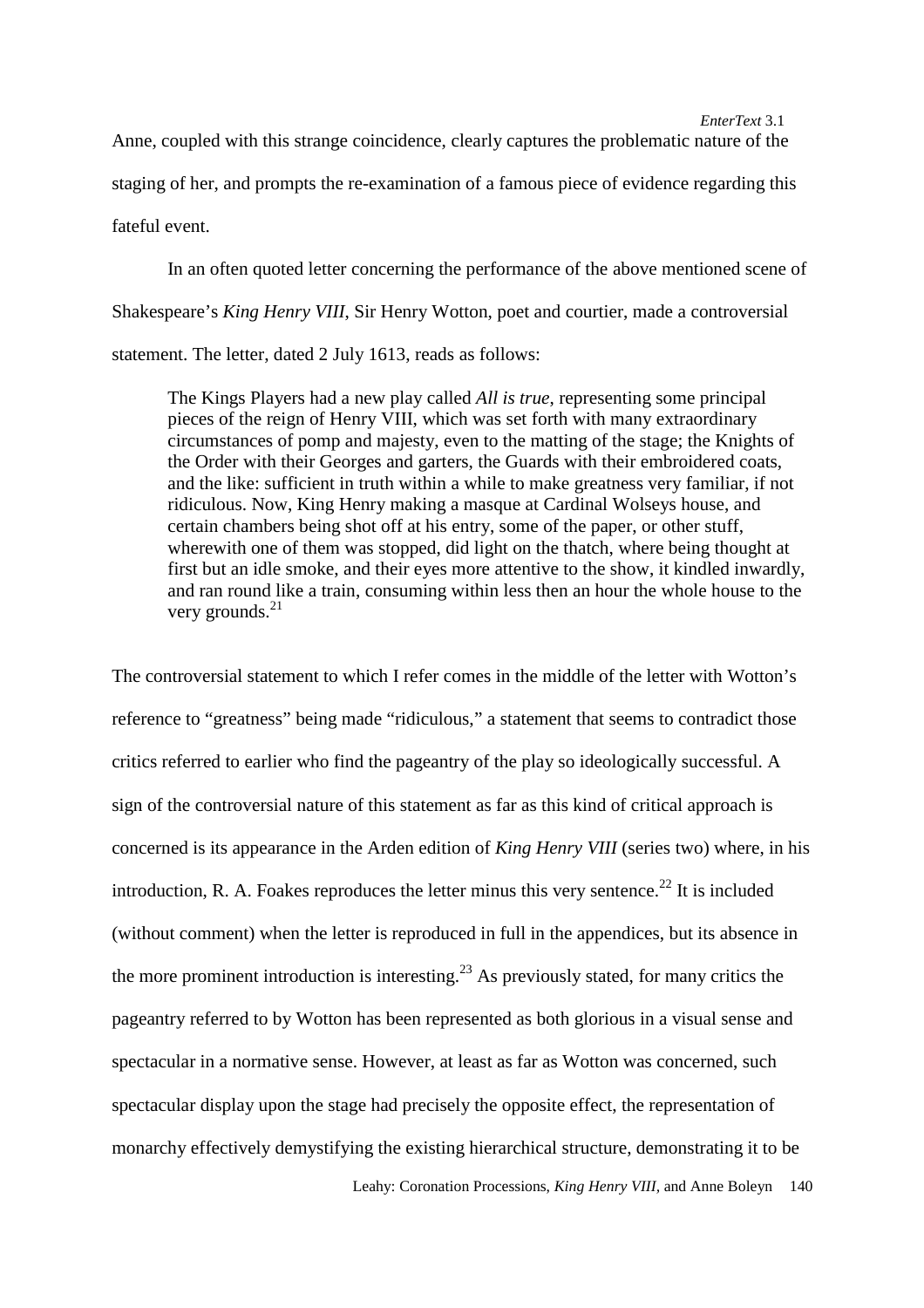no more than the familiar clothed in splendour. As such, members of the aristocracy are perceived as mere ordinary mortals who cover their ordinariness with splendour in order to produce the impression of greatness and divinity. Magnificent display and costume are thus mobilised in a normative manner, and, according to Henry Wotton, not only fail in their ideological desire, but in fact work against this desire and destroy it. If Henry Wotton's claim is opened out to include those to whom such a spectacle made "greatness ridiculous," a different way of reading the play becomes possible. For, if Wotton, a diplomat in the courts of both Elizabeth and James, could read these representations of greatness as ridiculous, then such an interpretation was, as Scott Wilson says, "available to anyone who watched it."<sup>24</sup> A consideration of the report concerning the contemporary reception of Anne Boleyn's actual procession, gives added credence to the possibility that Wotton found greatness being made ridiculous in the play precisely because it was staging the same Anne Boleyn. If the audience for the actual procession is considered, Wotton's discomfort becomes clearer, in the sense that he shared the displeasure of the 1533 audience. And if he shared it, it is quite possible that much of the audience for the play felt the same way.

The ambiguity that Anne Boleyn embodied is most clearly represented in the light of the historical fact of her own actual coronation. Although Shakespeare's play was performed over eighty years after this coronation procession, and over fifty years after Elizabeth's, the ambivalent nature of Anne's presence is clear at a deeper level in the play. While it would seem uncontroversial for her to be celebrated as a heroine of the English Protestantism initiated in her husband's reign and consolidated in her daughter's (and as she was "celebrated" at her own coronation), it is in fact her rival, the Catholic Katherine of Aragon, who is given a compelling and noble character. Each scene which presents the dignified and wronged Katherine is followed by one in which Anne is seen to be defined by her sensuality,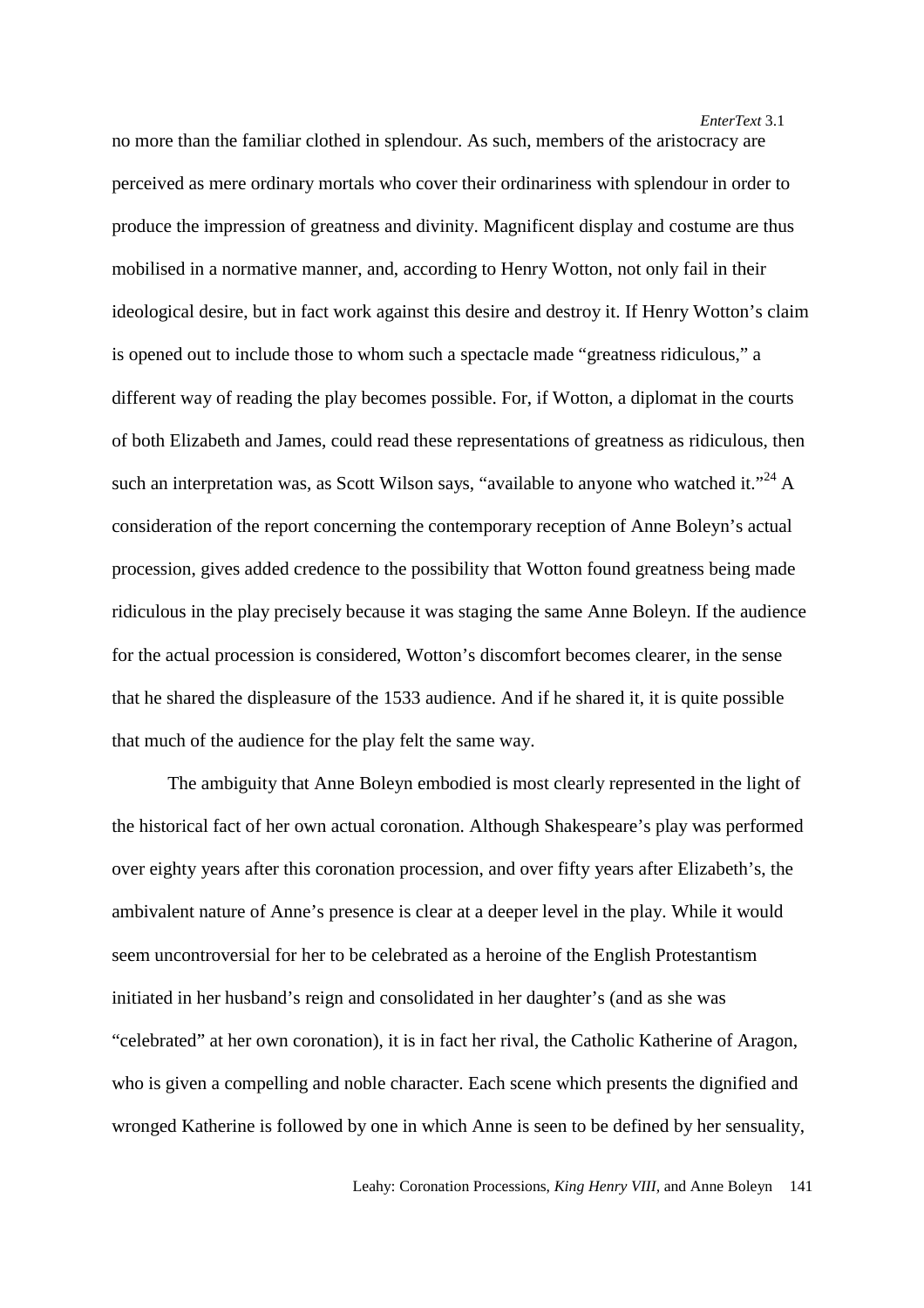or is reported as being already the King's bedfellow. Indeed, the view of Anne held by most in the play would seem to be summed up in the exchange between the Two Gentlemen witnessing the coronation procession pass. The Second Gentleman admires the women passing, saying "These are stars indeed—" (4.1.53), to which the First Gentleman replies, "And sometimes falling ones" (4.1.54). Much of the latter half of the play is taken up with a carnivalesque celebration of fertility and lustiness, for which Anne is the touchstone. She is therefore perceived in the play as a woman who has used her sexuality in order to undermine Katherine, for her own ends, and is not seen to be a heroine of English Protestantism in any way. This probably accounts for Wotton's apparent discomfort with Shakespeare's representation of these events, Anne Boleyn being an historical figure who, it is possible to say, did indeed make greatness familiar, if not ridiculous.

The essential problem of Anne in the play is the same as that which defined her own actual coronation; she is being crowned queen when the queen is still alive, and is carrying an illegitimate, legitimate heir. This problem extends beyond her as an individual in her actual coronation procession, her representation in that of her daughter, and the dramatisation of the event of 1533 by Shakespeare, for the fact of her ambiguity infects greatness around her, and makes it ridiculous also. This is attested to by the realisation that "lequel luy respondit que ne seroit contraindre les cuoeurs de gens et que le roy mesme ne seroit que fere. $25$  Thus, by the mere staging of Anne Boleyn, the spectacular nature of the procession is undermined, traditional notions of hierarchy and heredity are questioned and demystified, and all greatness is rendered familiar to a contemporary audience, if not ridiculous.

**Notes**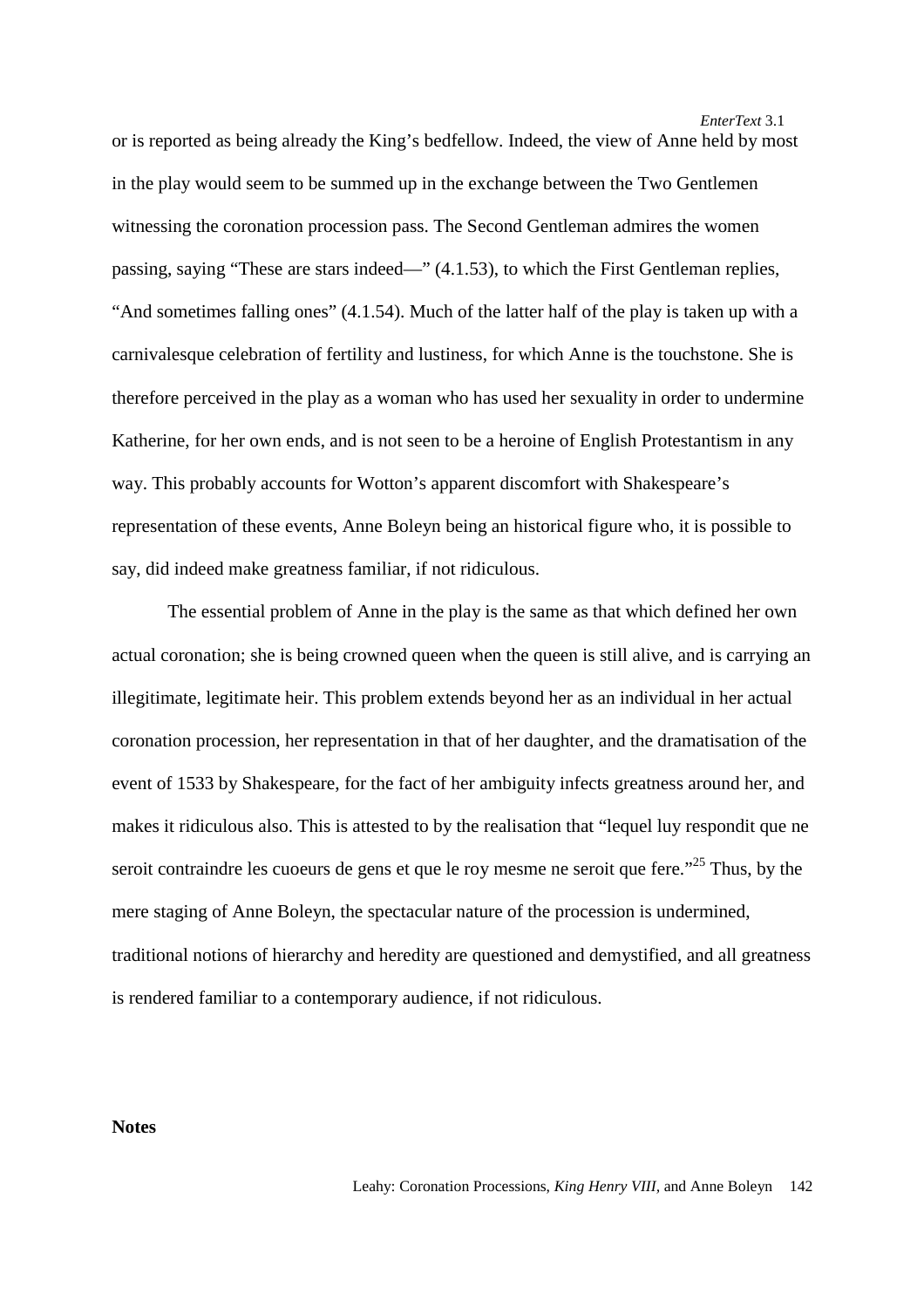<sup>1</sup> R. A. Foakes, ed., *King Henry VIII*, The Arden Shakespeare (London: Methuen, 1986), 2.1.53-136. All references are to this edition.

2 Raphael Holinshed, *Chronicles Of England, Scotland, and Ireland*, 6 Vols. (London: J. Johnson, 1807), 4: 930-33.

3 See, for example: E. M. W. Tillyard, "Why did Shakespeare write *Henry VIII*?" *Critical Quarterly* 3.1 (1961), 22-27; G. Wilson Knight, *The Crown of Life: Essays in Interpretation of Shakespeare's Final Plays* (1947; London: Methuen, 1985); Frank Kermode, "What is Shakespeare's *Henry VIII* About?" *Durham University Journal* 9 (1948), 48-55; Marjorie H. Nicolson, "The Authorship of *Henry the Eight*," *PMLA* 37 (1922), 484- 502. Other important studies include Frances Yates, *Shakespeare's Last Plays: A New Approach* (London: Kegan & Paul, 1975), 65-84; Peter L. Rudnytsky, "*Henry VIII* and the Deconstruction of History," *Shakespeare Survey* 43 (1993), 43-57; Howard Felperin, "Shakespeare's *Henry VIII*: History as Myth," *Studies in English Literature* 6 (1966), 225-46; Camille Wells Slights, "The Politics of Conscience in *All is True* (or *Henry VIII*)," *Shakespeare Survey* 43 (1993), 59-68; Alexander Leggatt, *Shakespeare's Political Drama: The History Plays and the Roman Plays* (London: Routledge, 1988), 214-37.

4 Foakes, introduction, *King Henry VIII*, lii.

5 Sydney Anglo, *Spectacle, Pageantry And Early Tudor Policy* (Oxford: Clarendon Press, 1969) 259.

<sup>6</sup> R. Malcolm Smuts, "Public Ceremony And Royal Charisma: The English Royal Entry In London, 1485-1642," in A. L. Beier, David Cannadine and James M. Rosenbaum, eds., *The First Modern Society: Essays In English History In Honour Of Lawrence Stone* (Cambridge: Cambridge University Press, 1989), 65-93: 75-76. <sup>7</sup> Anglo, 259.

<sup>8</sup> Ibid.

9  *CSP (Spanish) (1531-1533)* 2.700. This same excerpt appears in James Gairdner, ed., *Letters and Papers of the Reign of Henry VIII* (London: Longman & Co, 1882) 6.244. The (brief) official version of the coronation according to the Corporation of London appears in *Repertory* 9: f.1b.

10 Richard Mulcaster, *The Passage Of Our Most Drad Soveraigne Lady Quene Elyzabeth Through The Citie Of London To Westminster The Daye Before Her Coronacion London 1558-9,* in John Nichols, *The Progresses And Public Processions Of Queen Elizabeth 1*, 3 vols. (1823; New York: AMS Press, 1977), 1.38-60.

 Leahy: Coronation Processions, *King Henry VIII,* and Anne Boleyn 143  $11$  They are described as such many times in Mulcaster's pamphlet. For a consideration of the status of Mulcaster's pamphlet, see my forthcoming "Propaganda or a Record of Events? Richard Mulcaster's *The*